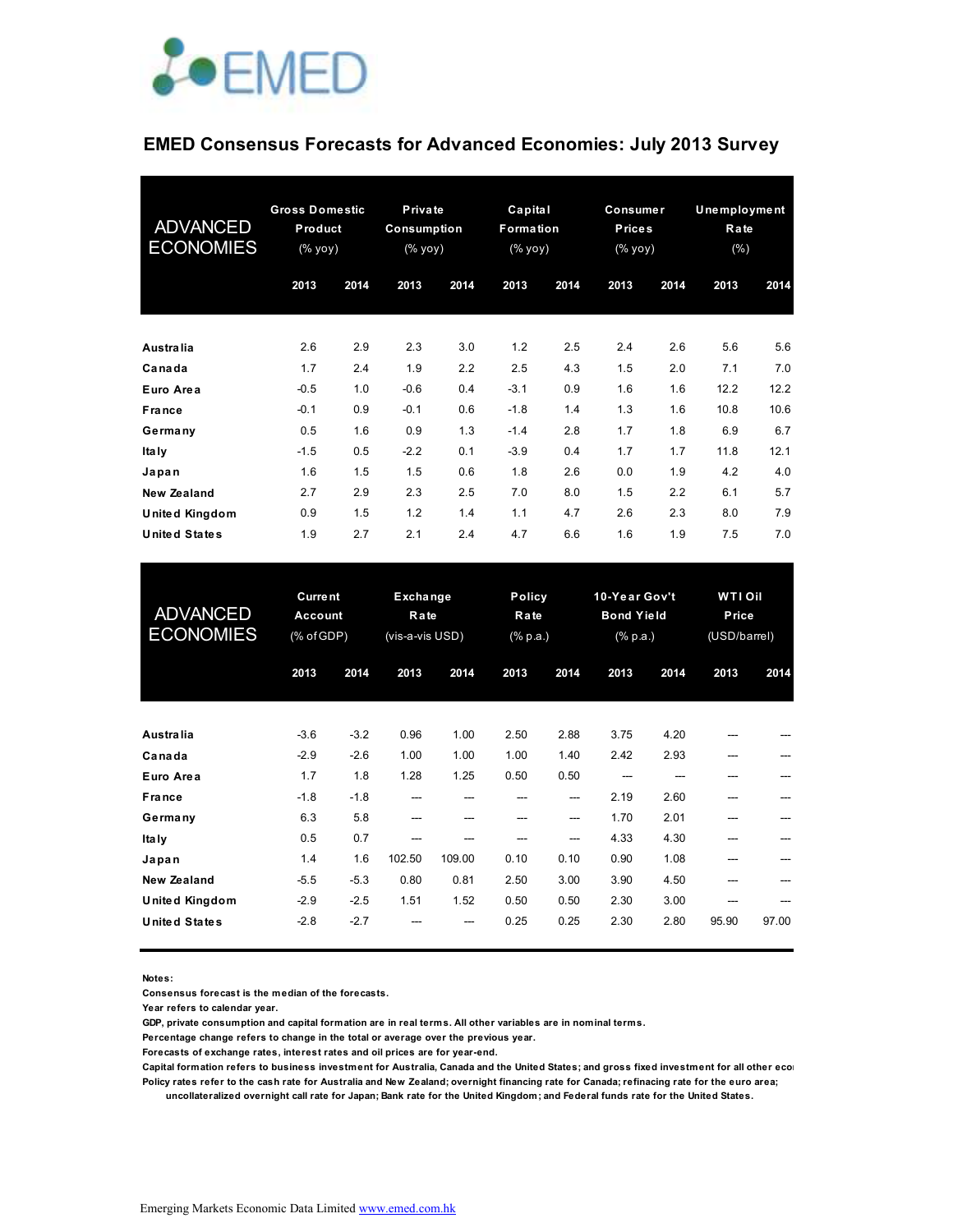

#### **EMED Consensus Forecasts for Emerging Markets: July 2013 Survey**

| <b>EMERGING</b><br><b>MARKETS</b> | <b>Gross Domestic</b><br>Product<br>(% yoy)<br>2013 | 2014 | Private<br>Consumption<br>$(%$ yoy)<br>2013 | 2014 | Fixed<br>Investment<br>(% yoy)<br>2013 | 2014 | Consumer<br>Prices<br>(% yoy)<br>2013 | 2014 | Unemployment<br>Rate<br>(% )<br>2013 | 2014 |
|-----------------------------------|-----------------------------------------------------|------|---------------------------------------------|------|----------------------------------------|------|---------------------------------------|------|--------------------------------------|------|
| Argentina                         | 3.0                                                 | 3.0  | 3.5                                         | 3.0  | 2.2                                    | 3.2  | 11.3                                  | 13.1 | 7.3                                  | 7.6  |
| <b>Brazil</b>                     | 3.0                                                 | 3.7  | 3.2                                         | 3.4  | 5.1                                    | 5.5  | 5.9                                   | 5.7  | 5.6                                  | 5.3  |
| Chile                             | 4.6                                                 | 4.9  | 5.1                                         | 4.7  | 6.4                                    | 4.5  | 2.6                                   | 3.3  | 6.5                                  | 6.4  |
| China                             | 7.8                                                 | 7.7  | 8.3                                         | 8.6  | 7.5                                    | 7.5  | 2.9                                   | 3.5  | 4.2                                  | 4.1  |
| Colombia                          | 4.2                                                 | 4.5  | 4.5                                         | 4.8  | 8.0                                    | 10.3 | 2.7                                   | 3.2  | 10.1                                 | 10.0 |
| <b>Czech Republic</b>             | $-0.5$                                              | 1.7  | 0.0                                         | 1.6  | $-3.0$                                 | 2.1  | 1.7                                   | 1.7  | 7.6                                  | 7.8  |
| <b>Hong Kong</b>                  | 3.0                                                 | 3.9  | 4.1                                         | 4.0  | 3.4                                    | 5.4  | 4.0                                   | 3.7  | 3.5                                  | 3.3  |
| Hungary                           | 0.3                                                 | 1.4  | $-0.2$                                      | 0.9  | $-1.3$                                 | 2.1  | 2.6                                   | 3.1  | 11.0                                 | 10.7 |
| India                             | 5.6                                                 | 6.4  | 5.9                                         | 6.6  | 5.8                                    | 6.2  | 6.8                                   | 6.5  | $\overline{\phantom{a}}$             | --   |
| Indonesia                         | 6.1                                                 | 6.3  | 5.2                                         | 5.3  | 6.3                                    | 7.4  | 5.7                                   | 5.5  | 6.2                                  | 6.0  |
| <b>Malaysia</b>                   | 4.9                                                 | 5.2  | 6.6                                         | 5.5  | 9.3                                    | 8.0  | 2.0                                   | 2.5  | 3.1                                  | 3.1  |
| Mexico                            | 3.1                                                 | 4.0  | 3.2                                         | 4.0  | 4.2                                    | 5.8  | 3.9                                   | 3.6  | 4.8                                  | 4.5  |
| <b>Philippines</b>                | 6.0                                                 | 6.3  | 5.7                                         | 5.7  | 10.0                                   | 8.3  | 3.4                                   | 4.0  | 7.0                                  | 6.7  |
| Poland                            | 1.2                                                 | 2.4  | 0.5                                         | 2.0  | $-1.5$                                 | 2.1  | 1.5                                   | 2.0  | 12.0                                 | 11.4 |
| Russia                            | 3.0                                                 | 3.6  | 4.4                                         | 4.8  | 4.7                                    | 6.3  | 6.4                                   | 6.0  | 5.9                                  | 5.7  |
| Singapore                         | 2.3                                                 | 3.7  | 2.9                                         | 3.4  | 3.8                                    | 5.3  | 3.5                                   | 3.1  | 2.0                                  | 2.0  |
| South Korea                       | 2.6                                                 | 3.5  | 2.1                                         | 2.9  | 1.6                                    | 3.5  | 2.0                                   | 2.5  | 3.3                                  | 3.3  |
| Taiwan                            | 2.9                                                 | 3.8  | 1.6                                         | 2.4  | 4.3                                    | 4.0  | 1.5                                   | 1.9  | 4.2                                  | 4.1  |
| <b>Thailand</b>                   | 4.5                                                 | 5.0  | 4.0                                         | 4.3  | 7.4                                    | 7.0  | 3.0                                   | 3.1  | 0.7                                  | 0.7  |
| Turkey                            | 3.8                                                 | 4.5  | 3.0                                         | 4.2  | 5.0                                    | 7.1  | 6.8                                   | 6.2  | 9.2                                  | 8.8  |

|                       |                | Money                    |                | Merchandise | <b>Merchandise</b> |      | Current        |        | Exchange        |      |
|-----------------------|----------------|--------------------------|----------------|-------------|--------------------|------|----------------|--------|-----------------|------|
| <b>EMERGING</b>       | Supply M2      |                          | <b>Exports</b> |             | Imports            |      | <b>Account</b> |        | Rate            |      |
| <b>MARKETS</b>        | $(%$ (% yoy)   |                          | (%             |             | (%                 |      | (% of GDP)     |        | (vis-a-vis USD) |      |
|                       | 2013           | 2014                     | 2013           | 2014        | 2013               | 2014 | 2013           | 2014   | 2013            | 2014 |
|                       |                |                          |                |             |                    |      |                |        |                 |      |
|                       |                |                          |                |             |                    |      |                |        |                 |      |
| Argentina             | 28.8           | 25.5                     | 6.6            | 4.5         | 7.7                | 6.0  | $-0.1$         | $-0.2$ | 5.81            | 6.90 |
| <b>Brazil</b>         | 14.0           | 13.5                     | 3.3            | 6.0         | 6.6                | 7.0  | $-3.0$         | $-3.0$ | 2.07            | 2.10 |
| Chile                 | 12.2           | 13.8                     | 5.8            | 5.5         | 6.8                | 5.2  | $-4.0$         | $-3.6$ | 500             | 502  |
| China                 | 13.5           | 12.8                     | 9.5            | 8.6         | 9.1                | 9.0  | 2.5            | 2.5    | 6.10            | 6.00 |
| Colombia              | 14.7           | 14.5                     | 6.4            | 7.7         | 6.7                | 10.1 | $-3.1$         | $-3.5$ | 1860            | 1890 |
| <b>Czech Republic</b> | $\overline{a}$ | $\overline{\phantom{a}}$ | 0.4            | 6.4         | $-0.2$             | 5.5  | $-2.1$         | $-2.2$ | 20.5            | 19.9 |
| <b>Hong Kong</b>      | 8.0            | 8.0                      | 6.9            | 8.5         | 7.8                | 8.6  | 3.7            | 4.0    | 7.78            | 7.80 |
| Hungary               | 4.5            | 4.9                      | 1.4            | 4.3         | 1.9                | 4.6  | 1.9            | 2.1    | 235             | 234  |
| India                 | 15.0           | 16.0                     | 10.0           | 13.1        | 9.4                | 12.8 | $-3.9$         | $-3.7$ | 55.7            | 54.6 |
| Indonesia             | 13.0           | 11.2                     | 6.9            | 9.1         | 5.9                | 10.0 | $-2.2$         | $-1.9$ | 9800            | 9700 |
| Malaysia              | 9.6            | 10.0                     | 3.9            | 9.8         | 6.6                | 9.7  | 6.9            | 6.0    | 3.05            | 3.00 |
| Mexico                | 11.2           | 12.5                     | 5.1            | 8.0         | 6.5                | 6.9  | $-1.1$         | $-1.5$ | 12.3            | 12.3 |
| <b>Philippines</b>    | 9.7            | 9.9                      | 5.8            | 7.8         | 6.5                | 7.9  | 2.7            | 2.6    | 41.2            | 41.0 |
| Poland                | 6.8            | 8.8                      | 2.8            | 5.6         | 0.1                | 5.1  | $-2.7$         | $-3.0$ | 3.30            | 3.30 |
| Russia                | 15.0           | 15.0                     | 2.5            | 2.6         | 7.0                | 7.3  | 2.7            | 1.5    | 31.9            | 32.2 |
| Singapore             | 8.0            | 6.9                      | 3.2            | 7.1         | 2.9                | 5.0  | 17.3           | 17.5   | 1.23            | 1.21 |
| South Korea           | 6.8            | 7.9                      | 4.4            | 8.0         | 4.5                | 7.2  | 3.0            | 2.7    | 1100            | 1086 |
| Taiwan                | 4.8            | 5.2                      | 4.6            | 6.8         | 4.8                | 8.0  | 8.9            | 8.2    | 29.8            | 29.3 |
| <b>Thailand</b>       | 10.8           | 10.0                     | 6.7            | 9.5         | 7.2                | 9.3  | 1.1            | 1.0    | 30.3            | 29.6 |
| <b>Turkey</b>         | 13.3           | 15.0                     | 6.8            | 6.3         | 6.3                | 6.4  | $-6.9$         | $-6.9$ | 1.87            | 1.90 |
|                       |                |                          |                |             |                    |      |                |        |                 |      |

**Notes:** 

**Consensus forecast is the median of the forecasts. Year refers to calendar year except for India for which fiscal year (April to March) is used.**

**GDP, private consumption and fixed investment are in real terms. All other variables are in nominal terms.**

**Percentage change refers to change in the total or average over the previous year, except for money supply growth which is** 

 **based on year-end figures.**

**Forecasts of exchange rates and interest rates are for year-end.**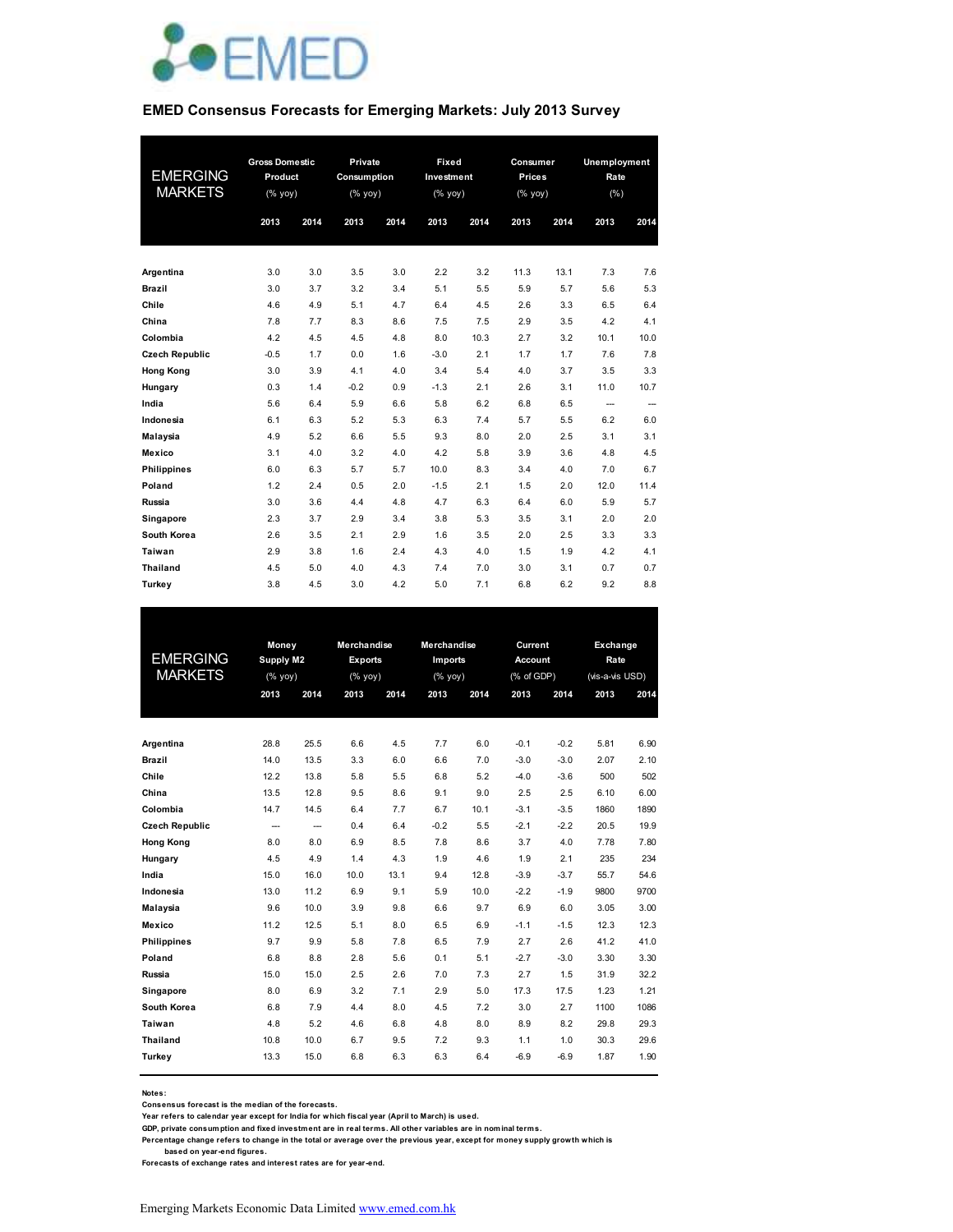

## **EMED Consensus Forecasts for the United States: July 2013 Survey**

| <b>UNITED STATES</b>         | <b>Gross Domestic</b><br>Product<br>$(% \mathsf{Y}\rightarrow \mathsf{Y})$ |      | Consumer<br><b>Prices</b><br>(% yoy) |      | <b>UNITED STATES</b>                |      | <b>Gross Domestic</b><br>Product<br>(% yoy) |      | Consumer<br><b>Prices</b><br>(% yoy) |  |
|------------------------------|----------------------------------------------------------------------------|------|--------------------------------------|------|-------------------------------------|------|---------------------------------------------|------|--------------------------------------|--|
|                              | 2013                                                                       | 2014 | 2013                                 | 2014 |                                     | 2013 | 2014                                        | 2013 | 2014                                 |  |
|                              |                                                                            |      |                                      |      |                                     |      |                                             |      |                                      |  |
| <b>ABN AMRO</b>              | 1.8                                                                        | 3.2  | 1.4                                  | 1.8  | Intesa Sanpaolo                     | 1.8  | 3.0                                         | 1.6  | 1.9                                  |  |
| <b>Action Economics</b>      | 1.6                                                                        | 2.8  | 1.6                                  | 2.3  | <b>ITOCHU Institute</b>             | 1.9  | 2.4                                         | 1.0  | 1.9                                  |  |
| <b>AIB Global Treasury</b>   | 2.1                                                                        | 2.8  | 1.5                                  | 1.7  | <b>KBC</b>                          | 2.2  | 2.7                                         | 1.3  | 1.9                                  |  |
| Allianz                      | 1.8                                                                        | 2.4  | 1.6                                  | 2.0  | <b>Mesirow Financial</b>            | 1.8  | 2.4                                         | 1.5  | 1.5                                  |  |
| Asiya Investments            | 1.4                                                                        | 2.8  | 1.6                                  | 1.9  | <b>Moody's Analytics</b>            | 1.8  | 3.4                                         | 1.7  | 2.1                                  |  |
| <b>Bank Julius Baer</b>      | 1.8                                                                        | 2.4  | 1.6                                  | 1.9  | Morgan Keegan                       | 2.1  | 2.5                                         | 2.1  | 2.1                                  |  |
| <b>Barclays Capital</b>      | 1.6                                                                        | 2.3  | 1.6                                  | 2.2  | <b>Mortgage Bankers Association</b> | 2.2  | 2.4                                         | 1.9  | 2.1                                  |  |
| <b>BayernLB</b>              | 2.1                                                                        | 2.5  | 1.6                                  | 2.0  | <b>NAR</b>                          | 2.1  | 3.0                                         | 2.3  | 3.4                                  |  |
| <b>BBVA</b>                  | 1.8                                                                        | 2.3  | 2.1                                  | 2.2  | <b>National Bank of Canada</b>      | 1.8  | 2.7                                         | 1.3  | 1.7                                  |  |
| <b>BHF Bank</b>              | 2.0                                                                        | 2.8  | 1.5                                  | 1.9  | <b>Natixis</b>                      | 1.7  | 2.2                                         | 1.4  | 2.0                                  |  |
| <b>BMO Capital Markets</b>   | 2.2                                                                        | 3.2  | 1.4                                  | 1.7  | <b>NIESR</b>                        | 2.2  | 2.3                                         | 1.4  | 1.7                                  |  |
| <b>BNP Paribas</b>           | 1.6                                                                        | 2.4  | 1.6                                  | 1.9  | <b>NLI Research Institute</b>       | 1.9  | 2.6                                         | 1.4  | 1.7                                  |  |
| <b>BWC Capital Markets</b>   | 2.1                                                                        | 2.5  | 1.7                                  | 2.0  | Nordea                              | 1.9  | 2.8                                         | 1.6  | 2.4                                  |  |
| <b>Capital Economics</b>     | 2.0                                                                        | 2.5  | 1.9                                  | 1.4  | <b>Northern Trust</b>               | 2.0  | 2.9                                         | 1.4  | 1.5                                  |  |
| <b>CIBC World Markets</b>    | 1.7                                                                        | 3.3  | 1.6                                  | 2.2  | <b>PNC</b>                          | 1.7  | 2.4                                         | 1.4  | 2.1                                  |  |
| <b>Comerica Bank</b>         | 1.9                                                                        | 2.7  | 1.5                                  | 1.8  | Prometeia                           | 2.0  | 2.5                                         | 1.5  | 1.9                                  |  |
| Commerzbank                  | 2.0                                                                        | 2.8  | 1.5                                  | 1.9  | <b>Raymond James</b>                | 1.9  | 2.7                                         | 1.4  | 1.8                                  |  |
| <b>Credit Agricole</b>       | 1.9                                                                        | 2.8  | 1.4                                  | 1.6  | Royal Bank of Canada                | 2.0  | 2.9                                         | 1.6  | 1.9                                  |  |
| <b>Credit Suisse</b>         | 1.7                                                                        | 2.6  | 1.6                                  | 1.6  | <b>Schroders</b>                    | 2.1  | 2.7                                         | 1.5  | 1.6                                  |  |
| Daiwa Institute of Research  | 2.1                                                                        | 2.7  | 2.1                                  | 2.2  | Scotia Capital                      | 1.6  | 2.2                                         | 1.4  | 2.1                                  |  |
| <b>Danske Bank</b>           | 1.9                                                                        | 2.7  | 1.6                                  | 1.6  | Societe Generale                    | 1.9  | 3.0                                         | 1.6  | 1.8                                  |  |
| <b>DBS Bank</b>              | 1.6                                                                        | 2.2  | 1.6                                  | 2.0  | <b>Standard &amp; Poor's</b>        | 2.4  | 3.3                                         | 1.3  | 1.7                                  |  |
| Deka Bank                    | 2.1                                                                        | 2.5  | 1.6                                  | 2.2  | <b>Standard Chartered</b>           | 1.8  | 2.7                                         | 1.2  | 1.8                                  |  |
| Desjardins                   | 2.1                                                                        | 2.8  | 1.6                                  | 1.8  | <b>TD Economics</b>                 | 1.9  | 3.0                                         | 2.3  | 2.3                                  |  |
| <b>DIW</b>                   | 1.6                                                                        | 1.7  | 1.8                                  | 1.7  | UniCredit Group                     | 2.1  | 2.6                                         | 2.3  | 2.5                                  |  |
| <b>DZ Bank</b>               | 2.0                                                                        | 3.0  | 1.6                                  | 2.2  |                                     |      |                                             |      |                                      |  |
| <b>Experian Economics</b>    | 2.0                                                                        | 2.8  | 1.8                                  | 2.0  | <b>CONSENSUS</b>                    |      |                                             |      |                                      |  |
| <b>Fannie Mae</b>            | 1.7                                                                        | 2.5  | 1.4                                  | 1.5  | Median                              | 1.9  | 2.7                                         | 1.6  | 1.9                                  |  |
| <b>First Trust Advisors</b>  | 1.8                                                                        | 2.9  | 1.6                                  | 3.0  | Mean                                | 1.9  | 2.7                                         | 1.6  | 2.0                                  |  |
| <b>Freddie Mac</b>           | 2.8                                                                        | 3.5  | 2.0                                  | 2.0  | High                                | 2.8  | 3.5                                         | 2.3  | 3.4                                  |  |
| Handelsbanken                | 2.2                                                                        | 2.6  | 1.5                                  | 2.3  | Low                                 | 1.4  | 1.7                                         | 1.0  | 1.4                                  |  |
| <b>ING</b>                   | 2.0                                                                        | 2.8  | 1.4                                  | 1.7  | <b>Standard Deviation</b>           | 0.2  | 0.3                                         | 0.3  | 0.3                                  |  |
| Continues in the next column |                                                                            |      |                                      |      |                                     |      |                                             |      |                                      |  |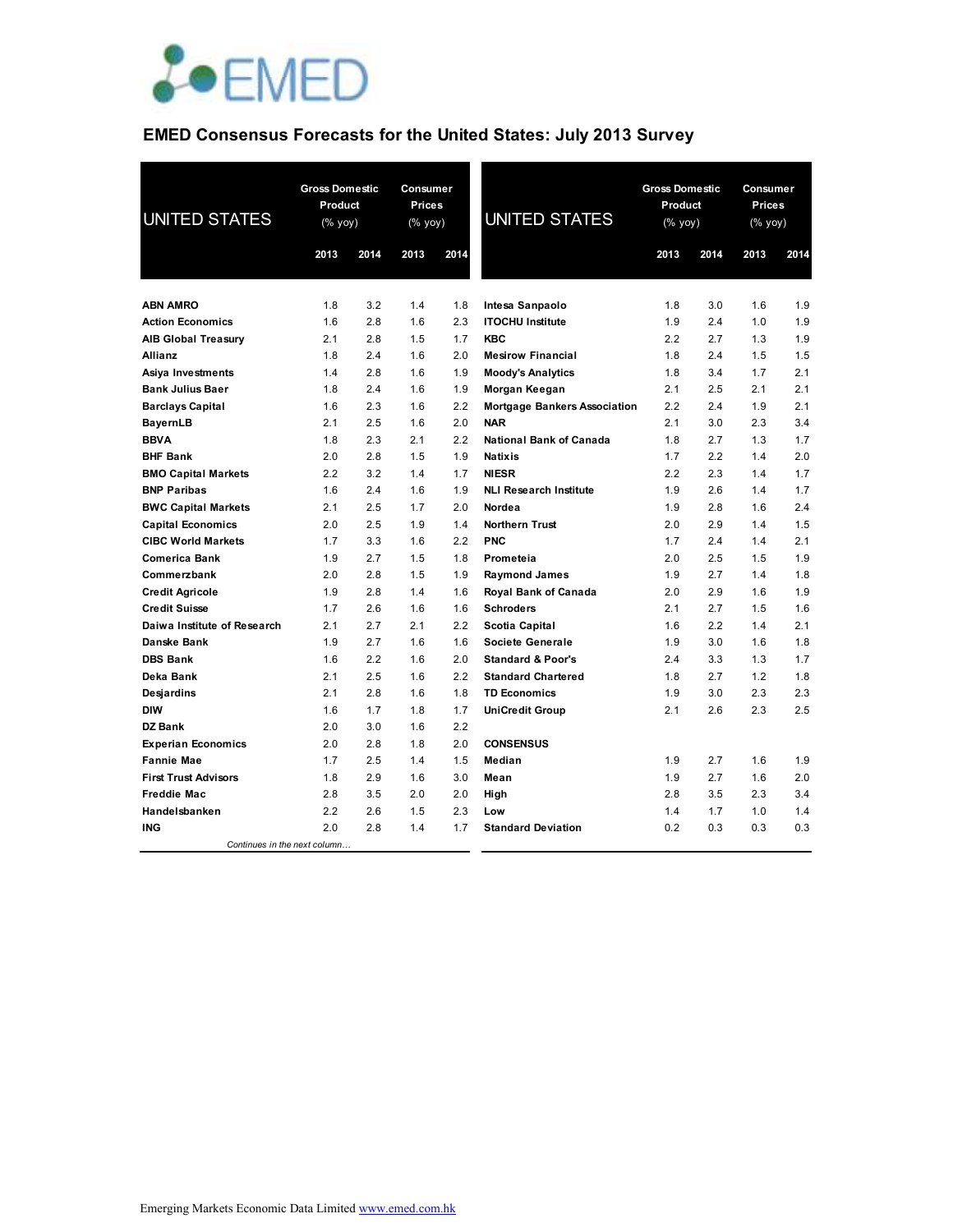

## **EMED Consensus Forecasts for the Euro Area: July 2013 Survey**

| <b>EURO AREA</b>           |                              | <b>Gross Domestic</b><br>Product<br>(% yoy) |      | Consumer<br><b>Prices</b><br>$(% \mathsf{Y}^{\prime }\mathsf{Y}^{\prime }\mathsf{Y}^{\prime })$ | <b>EURO AREA</b>              | <b>Gross Domestic</b><br>Product<br>(% yoy) |        | Consumer<br><b>Prices</b><br>(% yoy) |      |
|----------------------------|------------------------------|---------------------------------------------|------|-------------------------------------------------------------------------------------------------|-------------------------------|---------------------------------------------|--------|--------------------------------------|------|
|                            | 2013                         | 2014                                        | 2013 | 2014                                                                                            |                               | 2013                                        | 2014   | 2013                                 | 2014 |
|                            |                              |                                             |      |                                                                                                 |                               |                                             |        |                                      |      |
| <b>ABN AMRO</b>            | $-0.5$                       | 1.3                                         | 1.4  | 1.1                                                                                             | Handelsbanken                 | $-0.6$                                      | 1.0    | 1.7                                  | 1.7  |
| <b>Action Economics</b>    | $-0.4$                       | 1.0                                         | 1.7  | 1.8                                                                                             | <b>ING</b>                    | $-0.6$                                      | 0.9    | 1.5                                  | 1.6  |
| <b>AIB Global Treasury</b> | $-0.5$                       | 1.2                                         | 1.6  | 1.5                                                                                             | Intesa Sanpaolo               | $-0.5$                                      | 0.8    | 1.7                                  | 1.7  |
| Allianz                    | $-0.3$                       | 1.5                                         | 1.4  | 1.5                                                                                             | <b>KBC</b>                    | $-0.6$                                      | 1.1    | 1.2                                  | 1.5  |
| Asiya Investments          | $-0.4$                       | 0.0                                         | 1.5  | 1.5                                                                                             | <b>Mizuho Securities</b>      | $-0.6$                                      | 0.8    | 1.4                                  | 1.4  |
| <b>Bank Julius Baer</b>    | $-0.6$                       | 1.0                                         | 1.3  | 1.4                                                                                             | Monte Dei Paschi Di Siena     | $-0.6$                                      | 1.0    | 1.5                                  | 1.6  |
| <b>Barclays Capital</b>    | $-0.5$                       | 1.3                                         | 1.5  | 1.4                                                                                             | <b>Natixis</b>                | $-0.7$                                      | 0.6    | 1.6                                  | 1.6  |
| <b>BayernLB</b>            | $-0.6$                       | 0.9                                         | 1.6  | 1.6                                                                                             | <b>NIESR</b>                  | $-0.4$                                      | 0.9    | 1.9                                  | 1.6  |
| <b>BBVA</b>                | $-0.1$                       | 1.0                                         | 1.6  | 1.5                                                                                             | <b>NLI Research Institute</b> | $-0.6$                                      | 1.0    | 1.5                                  | 1.6  |
| <b>BHF Bank</b>            | $-0.4$                       | 1.0                                         | 1.5  | 1.8                                                                                             | Nordea                        | $-0.8$                                      | 1.0    | 1.4                                  | 1.5  |
| <b>BMO Capital Markets</b> | $-0.7$                       | 0.7                                         | 1.4  | 1.6                                                                                             | Prometeia                     | $-0.7$                                      | 0.7    | 1.6                                  | 1.8  |
| <b>BNP Paribas</b>         | $-0.8$                       | 0.7                                         | 1.4  | 1.2                                                                                             | Royal Bank of Canada          | $-0.5$                                      | 1.0    | 1.5                                  | 1.3  |
| <b>BWC Capital Markets</b> | $-0.3$                       | 0.8                                         | 1.6  | 1.7                                                                                             | <b>Schroders</b>              | $-0.7$                                      | 0.6    | 1.3                                  | 1.3  |
| <b>Capital Economics</b>   | $-1.5$                       | $-1.0$                                      | 1.5  | 1.0                                                                                             | <b>Scotia Capital</b>         | $-0.7$                                      | 0.5    | 1.4                                  | 1.6  |
| <b>CIBC World Markets</b>  | $-0.7$                       | 1.2                                         | 2.1  | $2.2\,$                                                                                         | Societe Generale              | $-0.8$                                      | 0.4    | 1.5                                  | 1.4  |
| Commerzbank                | $-0.6$                       | 0.7                                         | 1.5  | 1.7                                                                                             | <b>Standard Chartered</b>     | $-0.5$                                      | 1.3    | 1.5                                  | 1.3  |
| <b>Credit Agricole</b>     | $-0.7$                       | 1.0                                         | 1.4  | 1.4                                                                                             | <b>TD Economics</b>           | $-0.1$                                      | 1.2    | 1.8                                  | 1.6  |
| <b>Credit Suisse</b>       | $-0.5$                       | 1.2                                         | 1.4  | 1.4                                                                                             | <b>UniCredit Group</b>        | 0.1                                         | 1.2    | 2.0                                  | 1.8  |
| Danske Bank                | $-0.4$                       | 1.2                                         | 1.7  | 1.6                                                                                             |                               |                                             |        |                                      |      |
| <b>DBS Bank</b>            | $-0.6$                       | 0.1                                         | 1.5  | 1.9                                                                                             |                               |                                             |        |                                      |      |
| Deka Bank                  | $-0.6$                       | 0.9                                         | 1.4  | 1.5                                                                                             | <b>CONSENSUS</b>              |                                             |        |                                      |      |
| <b>DIW</b>                 | $-0.5$                       | 0.9                                         | 1.5  | 1.6                                                                                             | Median                        | $-0.5$                                      | 1.0    | 1.5                                  | 1.6  |
| DZ Bank                    | $-0.5$                       | 1.1                                         | 1.7  | 1.9                                                                                             | Mean                          | $-0.5$                                      | 0.9    | 1.6                                  | 1.6  |
| <b>ETLA</b>                | $-0.5$                       | 0.9                                         | 1.8  | 1.7                                                                                             | High                          | 0.3                                         | 1.5    | 2.2                                  | 2.2  |
| <b>EUROFER</b>             | $-0.1$                       | 1.3                                         | 1.9  | 1.7                                                                                             | Low                           | $-1.5$                                      | $-1.0$ | 1.2                                  | 1.0  |
| <b>Freddie Mac</b>         | 0.3                          | 1.5                                         | 2.2  | 1.9                                                                                             | <b>Standard Deviation</b>     | 0.3                                         | 0.4    | 0.2                                  | 0.2  |
|                            | Continues in the next column |                                             |      |                                                                                                 |                               |                                             |        |                                      |      |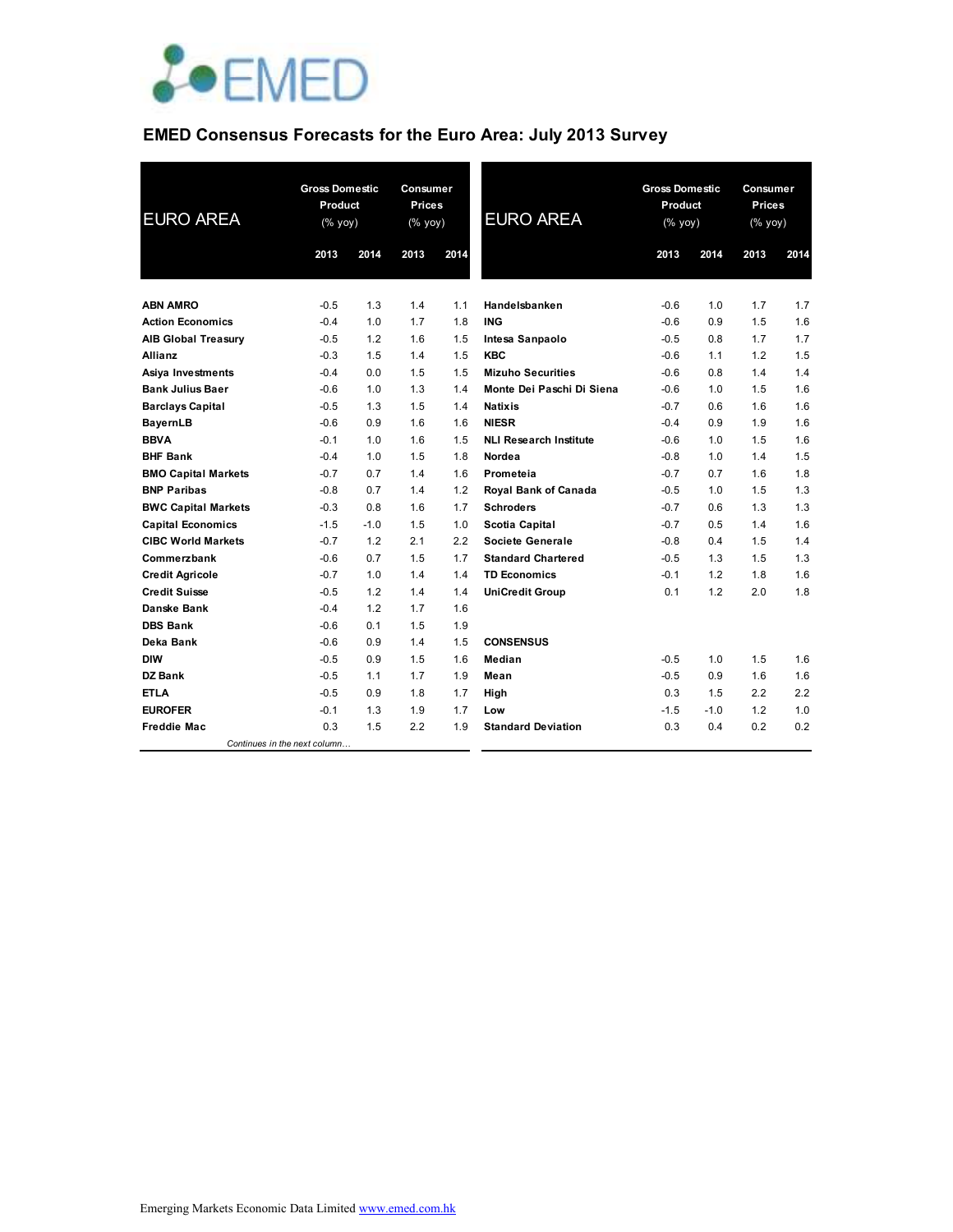

# **EMED Consensus Forecasts for Japan: July 2013 Survey**

| <b>JAPAN</b>                 | <b>Gross Domestic</b><br>Product<br>$(% \mathsf{Y}^{\prime }\mathsf{Y}^{\prime }\mathsf{Y}^{\prime })$ |      | Consumer<br><b>Prices</b><br>$(% \mathsf{Y}^{\prime }\mathsf{Y}^{\prime }\mathsf{Y}^{\prime })$ |      | <b>JAPAN</b>                  | <b>Gross Domestic</b><br>Product<br>(% yoy) |                  | Consumer<br><b>Prices</b><br>(% yoy) |      |
|------------------------------|--------------------------------------------------------------------------------------------------------|------|-------------------------------------------------------------------------------------------------|------|-------------------------------|---------------------------------------------|------------------|--------------------------------------|------|
|                              | 2013                                                                                                   | 2014 | 2013                                                                                            | 2014 |                               | 2013                                        | 2014             | 2013                                 | 2014 |
|                              |                                                                                                        |      |                                                                                                 |      |                               |                                             |                  |                                      |      |
| <b>ABN AMRO</b>              | 1.9                                                                                                    | 2.1  | $-0.1$                                                                                          | 2.0  | <b>Freddie Mac</b>            | 0.7                                         | 0.7              | 0.0                                  | 0.2  |
| <b>Action Economics</b>      | 1.5                                                                                                    | 1.6  | 0.2                                                                                             | 1.5  | <b>ING</b>                    | 2.4                                         | 2.4              | $-0.1$                               | 1.7  |
| <b>AIB Global Treasury</b>   | 0.1                                                                                                    | 1.0  | 0.7                                                                                             | 2.0  | Intesa Sanpaolo               | 0.8                                         | 2.5              | $-0.2$                               | 1.9  |
| Allianz                      | 1.5                                                                                                    | 1.5  | 0.0                                                                                             | 2.3  | <b>ITOCHU Institute</b>       | 1.9                                         | 1.6              | 0.0                                  | 2.3  |
| Asiya Investments            | 1.8                                                                                                    | 2.5  | $-0.1$                                                                                          | 2.3  | <b>KBC</b>                    | 1.9                                         | 1.6              | 0.1                                  | 0.9  |
| <b>Bank Julius Baer</b>      | 1.4                                                                                                    | 1.8  | 0.4                                                                                             | 0.8  | <b>Mizuho Securities</b>      | 2.7                                         | 0.6              | 0.1                                  | 2.3  |
| Bank of Tokyo-Mitsubishi UFJ | 2.6                                                                                                    | 1.3  | 0.7                                                                                             | 3.3  | <b>Moody's Analytics</b>      | 1.5                                         | $2.2\phantom{0}$ | 0.1                                  | 1.6  |
| <b>Barclays Capital</b>      | 2.3                                                                                                    | 1.6  | 0.1                                                                                             | 2.3  | <b>Natixis</b>                | 2.0                                         | 1.2              | $-0.2$                               | 2.0  |
| <b>BayernLB</b>              | 1.7                                                                                                    | 1.2  | 0.0                                                                                             | 1.6  | <b>NIESR</b>                  | 2.0                                         | 2.0              | $-0.1$                               | 1.3  |
| <b>BBVA</b>                  | 1.7                                                                                                    | 1.7  | 0.1                                                                                             | 0.7  | <b>NLI Research Institute</b> | 1.9                                         | 1.0              | 0.0                                  | 2.1  |
| <b>BHF Bank</b>              | 1.8                                                                                                    | 2.1  | 0.0                                                                                             | 0.8  | Nordea                        | 1.4                                         | 1.1              | 0.4                                  | 0.8  |
| <b>BMO Capital Markets</b>   | 1.3                                                                                                    | 1.4  | $-0.5$                                                                                          | 1.7  | Prometeia                     | 2.5                                         | 3.0              | 0.7                                  | 1.5  |
| <b>BNP Paribas</b>           | 1.7                                                                                                    | 1.1  | $-0.1$                                                                                          | 2.2  | Roubini Global Economics      | 1.9                                         | 0.7              | 0.3                                  | 1.6  |
| <b>BWC Capital Markets</b>   | 1.5                                                                                                    | 1.6  | 0.0                                                                                             | 1.7  | Royal Bank of Scotland        | 1.8                                         | 1.4              | 0.0                                  | 1.9  |
| <b>Capital Economics</b>     | 0.9                                                                                                    | 1.1  | $-0.3$                                                                                          | 2.5  | <b>Schroders</b>              | 1.6                                         | 1.7              | $-0.2$                               | 2.0  |
| <b>CIBC World Markets</b>    | 1.2                                                                                                    | 2.0  | 0.5                                                                                             | 1.2  | <b>Scotia Capital</b>         | 1.4                                         | 1.5              | 0.7                                  | 1.2  |
| Commerzbank                  | 1.1                                                                                                    | 1.3  | 0.2                                                                                             | 1.5  | Societe Generale              | 2.4                                         | 2.1              | $-0.2$                               | 2.2  |
| <b>Credit Agricole</b>       | 2.0                                                                                                    | 2.0  | 0.1                                                                                             | 2.3  | <b>Standard Chartered</b>     | 1.9                                         | 1.1              | 0.2                                  | 1.9  |
| <b>Credit Suisse</b>         | 1.6                                                                                                    | 1.3  | 0.3                                                                                             | 2.3  | <b>TD Economics</b>           | 1.0                                         | 1.2              | 0.3                                  | 0.3  |
| Daiwa Institute of Research  | 3.1                                                                                                    | 0.7  | 0.3                                                                                             | 2.9  |                               |                                             |                  |                                      |      |
| Danske Bank                  | 1.6                                                                                                    | 1.1  | 0.2                                                                                             | 2.1  | <b>CONSENSUS</b>              |                                             |                  |                                      |      |
| <b>DBS Bank</b>              | 1.8                                                                                                    | 0.9  | 0.0                                                                                             | 2.0  | Median                        | 1.7                                         | 1.5              | 0.0                                  | 1.9  |
| Deka Bank                    | 1.7                                                                                                    | 0.7  | $-0.3$                                                                                          | 2.0  | Mean                          | 1.7                                         | 1.5              | 0.1                                  | 1.7  |
| <b>DIW</b>                   | 1.3                                                                                                    | 1.5  | $-0.2$                                                                                          | 0.4  | High                          | 3.1                                         | 3.0              | 0.7                                  | 3.3  |
| DZ Bank                      | 2.0                                                                                                    | 1.8  | $-0.2$                                                                                          | 1.5  | Low                           | 0.1                                         | 0.6              | $-0.5$                               | 0.2  |
| <b>Experian Economics</b>    | 1.4                                                                                                    | 1.4  | 0.0                                                                                             | 1.8  | <b>Standard Deviation</b>     | 0.6                                         | 0.5              | 0.3                                  | 0.7  |
| Continues in the next column |                                                                                                        |      |                                                                                                 |      |                               |                                             |                  |                                      |      |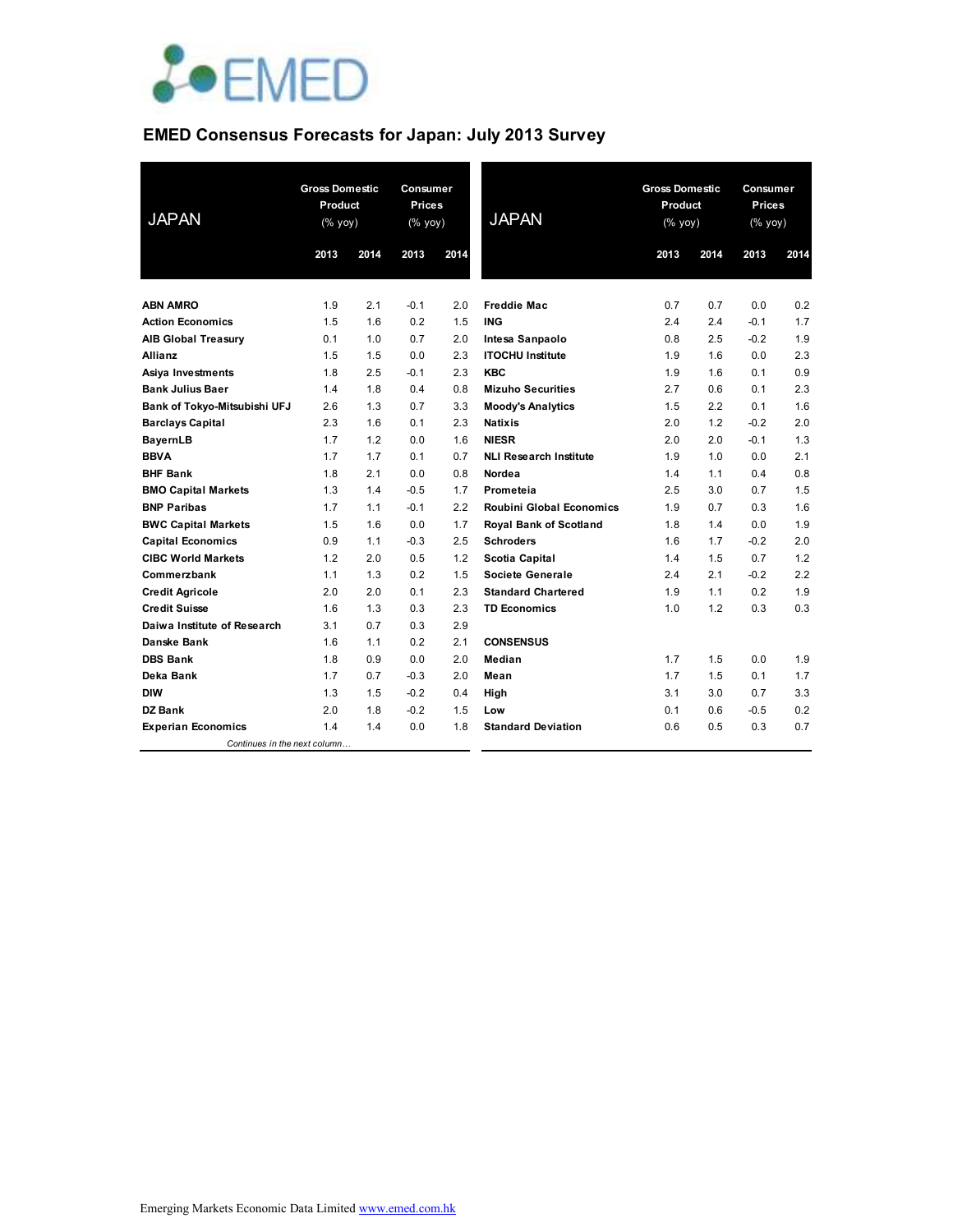

# **EMED Consensus Forecasts for China: July 2013 Survey**

| <b>CHINA</b>                 | <b>Gross Domestic</b><br>Product<br>$(\sqrt{6}$ yoy) |      | Consumer<br><b>Prices</b><br>$(\sqrt{6}$ yoy) |      | <b>CHINA</b>                    | <b>Gross Domestic</b><br>Product<br>(% yoy) |      | Consumer<br><b>Prices</b><br>(% yoy) |      |
|------------------------------|------------------------------------------------------|------|-----------------------------------------------|------|---------------------------------|---------------------------------------------|------|--------------------------------------|------|
|                              | 2013                                                 | 2014 | 2013                                          | 2014 |                                 | 2013                                        | 2014 | 2013                                 | 2014 |
|                              |                                                      |      |                                               |      |                                 |                                             |      |                                      |      |
| <b>ABN AMRO</b>              | 7.5                                                  | 8.0  | 3.0                                           | 3.9  | <b>ICBC</b> International       | 7.9                                         | 8.0  | 2.7                                  | 3.5  |
| <b>Action Economics</b>      | 7.5                                                  | 7.7  | 3.1                                           | 3.6  | <b>ING</b>                      | 7.5                                         | 7.5  | 2.6                                  | 2.6  |
| <b>Allianz</b>               | 7.8                                                  | 7.5  | 2.9                                           | 2.5  | Intesa Sanpaolo                 | 7.8                                         | 7.5  | 2.8                                  | 3.8  |
| Asiya Investments            | 7.5                                                  | 7.5  | 2.8                                           | 3.4  | JP Morgan                       | 7.8                                         | 7.9  | 2.9                                  | 3.6  |
| <b>Bank Julius Baer</b>      | 7.0                                                  | 7.0  | 2.0                                           | 2.3  | <b>KBC</b>                      | 7.6                                         | 7.4  | 2.8                                  | 3.1  |
| <b>Bank of East Asia</b>     | 7.6                                                  | 8.2  | 2.6                                           | 3.6  | <b>Moody's Analytics</b>        | 7.6                                         | 7.7  | 2.5                                  | 3.4  |
| <b>Barclays Capital</b>      | 7.4                                                  | 7.4  | 2.6                                           | 3.5  | <b>Natixis</b>                  | 7.7                                         | 7.5  | 2.4                                  | 3.3  |
| <b>BBVA</b>                  | 8.0                                                  | 8.0  | 3.0                                           | 4.0  | <b>NIESR</b>                    | 7.8                                         | 7.4  | 2.3                                  | 2.9  |
| <b>BMO Capital Markets</b>   | 7.9                                                  | 8.3  | 2.7                                           | 3.8  | <b>NLI Research Institute</b>   | 7.8                                         | 7.9  | 2.7                                  | 3.3  |
| <b>BNP Paribas</b>           | 7.6                                                  | 7.3  | 2.9                                           | 3.2  | Nordea                          | 7.8                                         | 8.2  | 4.0                                  | 4.2  |
| <b>BWC Capital Markets</b>   | 7.5                                                  | 7.2  | 2.9                                           | 3.3  | <b>Roubini Global Economics</b> | 7.6                                         | 6.5  | 3.2                                  | 2.9  |
| <b>Capital Economics</b>     | 7.5                                                  | 7.0  | 3.0                                           | 4.0  | Royal Bank of Scotland          | 7.5                                         | 8.1  | 2.4                                  | 2.8  |
| <b>CICC</b>                  | 7.4                                                  | 7.3  | 2.6                                           | 3.0  | <b>Schroders</b>                | 7.8                                         | 8.0  | 3.2                                  | 3.3  |
| Commerzbank                  | 7.5                                                  | 7.5  | 3.5                                           | 4.0  | <b>Scotia Capital</b>           | 7.8                                         | 7.8  | 3.3                                  | 3.9  |
| <b>Credit Agricole</b>       | 7.7                                                  | 7.8  | 2.6                                           | 3.4  | Societe Generale                | 7.6                                         | 7.2  | 2.6                                  | 2.5  |
| <b>Credit Suisse</b>         | 7.4                                                  | 7.6  | 3.0                                           | 4.3  | <b>Standard Chartered</b>       | 7.7                                         | 7.5  | 2.8                                  | 4.1  |
| Daiwa Institute of Research  | 7.8                                                  | 7.5  | 3.3                                           | 4.3  | <b>UniCredit Group</b>          | 8.2                                         | 8.0  | 3.1                                  | 3.5  |
| Danske Bank                  | 8.2                                                  | 8.3  | 2.7                                           | 3.1  |                                 |                                             |      |                                      |      |
| <b>DBS Bank</b>              | 8.0                                                  | 8.5  | 3.5                                           | 3.5  |                                 |                                             |      |                                      |      |
| Deka Bank                    | 7.7                                                  | 7.8  | 2.5                                           | 2.7  |                                 |                                             |      |                                      |      |
| <b>DIW</b>                   | 8.3                                                  | 7.5  | 3.3                                           | 3.7  | <b>CONSENSUS</b>                |                                             |      |                                      |      |
| <b>DZ Bank</b>               | 8.0                                                  | 8.5  | 2.7                                           | 3.7  | Median                          | 7.7                                         | 7.7  | 2.8                                  | 3.5  |
| <b>Erste Group Bank AG</b>   | 8.0                                                  | 8.5  | 3.0                                           | n.a. | Mean                            | 7.7                                         | 7.7  | 2.9                                  | 3.4  |
| <b>Experian Economics</b>    | 7.8                                                  | 8.3  | 2.5                                           | 3.8  | High                            | 8.3                                         | 8.5  | 4.0                                  | 4.3  |
| <b>Freddie Mac</b>           | 8.1                                                  | 7.8  | 3.2                                           | 4.2  | Low                             | 7.0                                         | 6.5  | 2.0                                  | 2.3  |
| Handelsbanken                | 7.5                                                  | 7.5  | 3.5                                           | 3.2  | <b>Standard Deviation</b>       | 0.3                                         | 0.4  | 0.4                                  | 0.5  |
| Continues in the next column |                                                      |      |                                               |      |                                 |                                             |      |                                      |      |